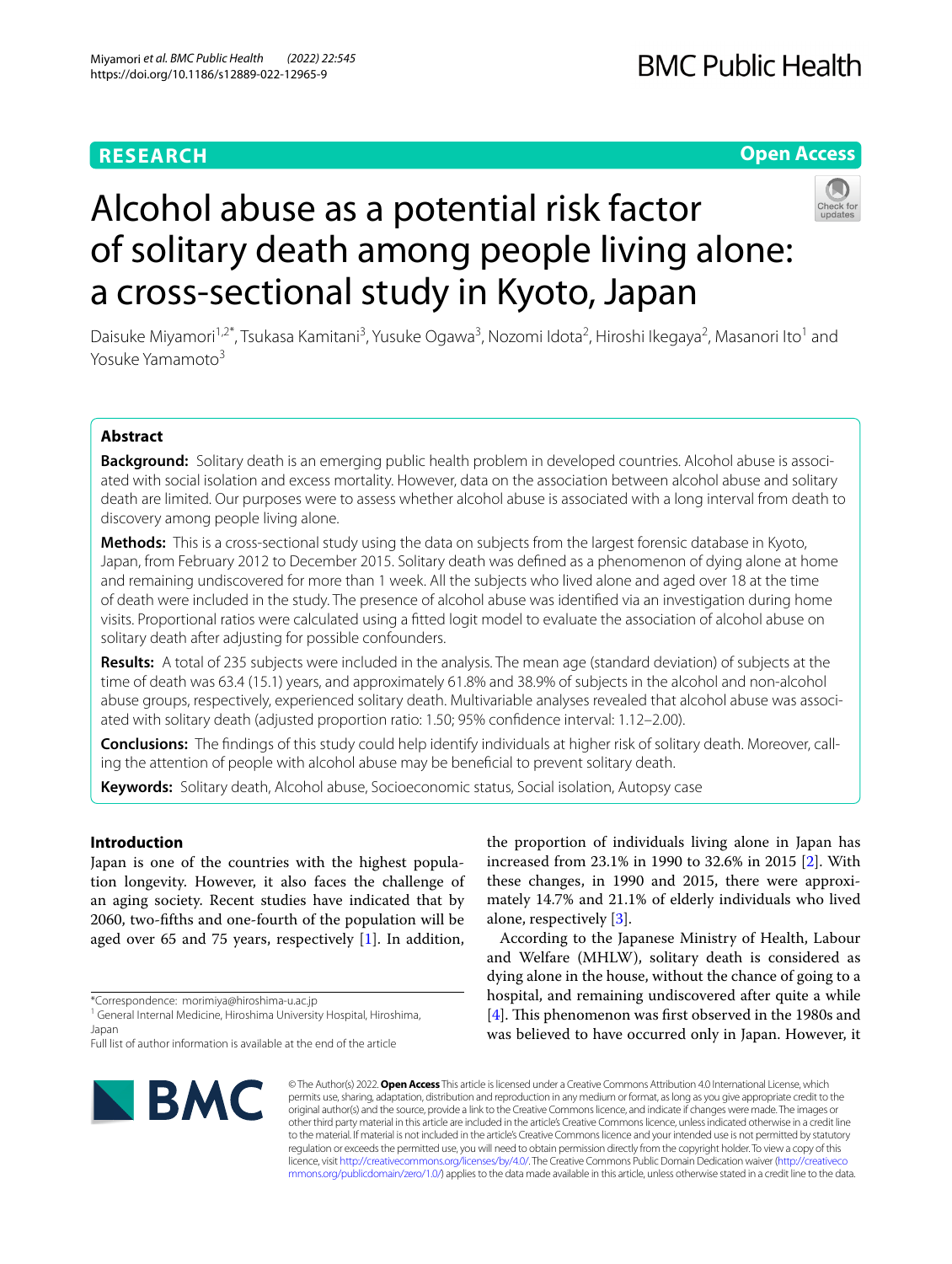rapidly spread worldwide [\[5](#page-6-4)]. In the Tokyo metropolitan area, solitary death accounted for 6% of all deaths and 72% of unexpected deaths who lived alone, and the absolute number of solitary death between 2003 and 2016 increased from 1985 to 3190 for males and from 876 to 1414 for females [[6\]](#page-6-5). Solitary death not only impairs the dignity of the deceased but also poses a substantial social and economic burden after death  $[7]$  $[7]$ . There are several intervention strategies for this phenomenon, such as letting people living alone to keep in touch with the community. However, optimal intervention strategies must still be established [[8\]](#page-6-7).

A previous study showed that living alone, unmarried status , male sex, loss of communication, old age, low physical activity, presence of non-communicable diseases (NCDs) and psychiatric disorders, low socioeconomic status (SES), and absence of relatives were considered the potential risk factors of solitary death among elderly individuals in Japan  $[9-13]$  $[9-13]$ . These factors were assessed independently rather than within the same analytical statistical framework. Thus, whether there is an association between solitary death and each risk factor after adjusting for potential confounding factors has not been confrmed.

Similarly, alcohol use disorder can cause social isolation and early mortality [\[14–](#page-6-10)[16\]](#page-6-11). In Japan, the prevalence of alcohol use disorders was 1.9% for males and 0.2% for females in the general population, and the number of patients was approximately 1.07 million [\[17](#page-6-12)]. In terms of public health, MHLW declared to take measures in order to reduce harmful drinking in the national health promotion, "Healthy Japan 21" [\[18](#page-6-13), [19](#page-6-14)]. Moreover, it is associated with psychiatric disorders and cardiovascular diseases, liver failure, osteoporosis, cognitive decline, and legal problems [[20,](#page-6-15) [21](#page-6-16)]. This disorder could be a potential risk factor for solitary death. However, no data support this association.

This study aimed to assess the relationship between alcohol abuse and solitary death among individuals who experienced unexpected death. We hypothesized that prevalence of solitary death is higher in subjects with alcohol abuse compared to those without alcohol abuse.

# **Materials and methods**

# **Study design**

This is a cross-sectional study.

# **Subjects**

Subjects data were extracted from the largest forensic database in the Forensic Department of Kyoto Prefectural University of Medicine, Japan, from February 2012 to December 2015. All the individuals who died unexpectedly and were investigated in the department were

recorded in the database. From the database, deceased individuals who lived alone were included in this study.

Unlike in western countries where the coroner system exists, the death investigation system in Japan is primarily governed by police [\[22\]](#page-6-17). Due to the lack of forensic physicians in Japan, not all unexpected death cases are investigated, and subjects with the unknown living situation were more likely to be under-investigated.

# **Eligibility criteria**

We set the time of death as the beginning of the observation period and the time interval from death to discovery as the primary outcome in the target population. Thus, subjects who had lived alone were the population at risk and those subjects were included in this study. We defne individuals as living alone if they lived in their home without any partner, children, relatives, or acquaintances. Individuals below 18 years old and those living with their family were not included because they are under the responsibility of a guardian. Moreover, subjects with causes of death correlated with criminal cases, suicide, fre, automotive accidents, or drowning were excluded based on the defnition of solitary death.

# **Solitary death assessment**

The outcome in this study was the prolonged time interval from death to discovery among subjects who lived alone. Solitary death was defned as a phenomenon of dying alone and remaining undiscovered for more than 1 week. The interval between death and discovery was confrmed based on the fnal judgment by forensic pathologists. Supporting information was investigated by the police officer.

# **Presence of alcohol abuse**

The presence of alcohol abuse was surveyed for all the deceased and confrmed based on the information obtained from the subject's family physicians, neighbors, and relatives. Moreover, the police officer investigated the subject's home regarding the possibility of crime and assessed their alcohol and food consumption, along with fnancial situations. Board-certifed emergency physicians and forensic physicians were the responsible to interpret the presence of alcohol abuse.

# **Potential confounding factors**

Data on the subjects' age, gender, a season of death (summer), smoking status, presence of NCDs and psychiatric disorders, existence of relatives, activities of daily living (ADLs), and SES status were collected. Since alcohol abuse is of interest in our study, alcohol-associated disorders were not included in the defnition of psychiatric disorders.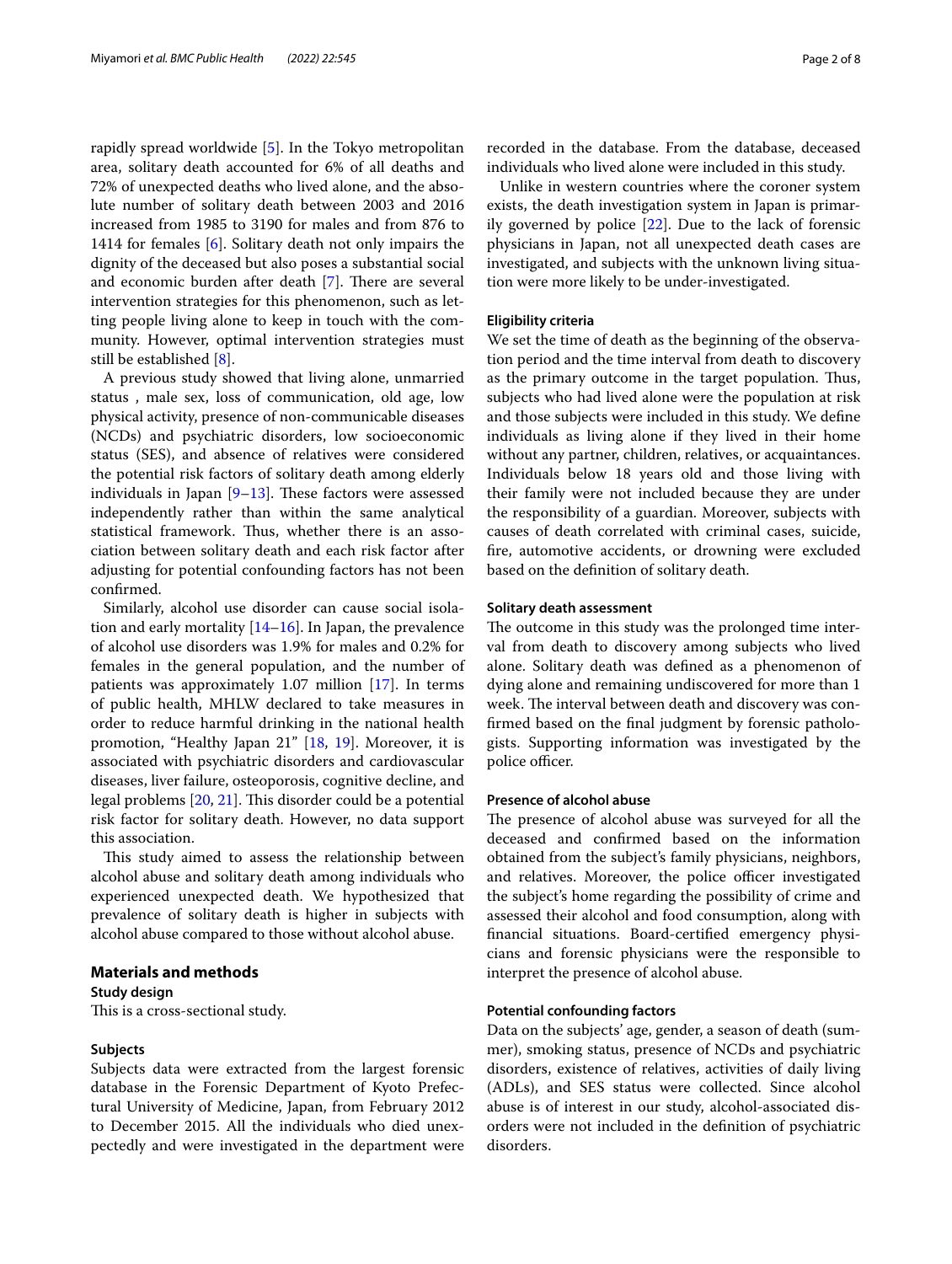Data on age, gender, existence of relatives, and welfare status were obtained from the census register. Smoking habits, presence of psychiatric disorders and NCDs, and status of performing ADLs were assessed using information obtained from the subject's family physicians, neighbors, and relatives. If the deceased individual was on welfare, he/she was considered to have a low SES. Similarly, subjects who had any physical disability were considered to have low ADL. The time of death was confrmed in the death certifcates.

# **Statistical methods**

Data were analyzed using Stata version 16.1 (StataCorp LP, College Station, TX). A *P-*value < 0.05 (two-tailed) was considered statistically signifcant. Only subjects without missing data were included in the statistical analysis. The subjects were classified into alcohol and nonalcohol abuse groups.

Data on the baseline characteristics between the alcohol and non-alcohol abuse groups were presented as mean and standard deviation for continuous variables and as number and proportion for categorical variables.

We used the method of Norton and colleagues to calculate proportional ratio (PR), a measure of the association between solitary death and alcohol abuse, because the frequency of the solitary deaths among the subjects was estimated to be higher than 10% [\[23](#page-6-18)]. First, we ftted three logit model: crude model, model adjusted with for age and sex, and the model adjusted for all potentiall confounders. Solitary death was considered a dependent variable. Second, mean predicted probability for alcohol abuse and non-alcohol abuse group on solitary death were converted from estimated coefficients in these logit models, through the formula of logistic cumulative distribution function. Finally, PR was calculated as ratio of the two mean predicted probabilities. We used the term PR rather than risk ratio because our study was based on prevalence. Instead of performing power analysis, the study period was determined to ensure that the number of events was greater than 10 per variable and the sample size was sufficient to conduct the study.

In the subgroup analysis, we evaluated efect modifcation in the association between alcohol abuse and solitary death. The subjects were classified into predefined groups based on factors such as SES, ADL, season of death, smoking habits, existence of relatives, and presence of psychiatric disorders and NCDs using the same model as in the primary analysis.

Two sensitivity analyses were performed to assess the association between the interval from death to discovery and alcohol abuse. First, we performed a multiple imputation procedure using the chained equation method on 180 cases with at least 1 missing confounding factor

based on the missing-at-random assumption. The missing value was imputed using alcohol abuse and other confounding factors. We created 20 imputed datasets, which were analyzed using Poisson regression with a robust variance estimator. Then, the estimated results from each dataset were integrated [\[24](#page-6-19)]. Second, we used diferent postmortem intervals (1 day, 2 days, and 2 weeks) as outcome variables, and the adjusted PRs for each model were calculated after adjusting for the same confounding factors as those in the primary analysis.

# **Ethical considerations**

The study protocol was approved by the institutional review board of Kyoto Prefectural University of Medicine (ERB-C-615-1). The need to obtain informed consent was waived as this was a retrospective review of the subjects' records according to the Japanese ethical guidelines for clinical research.

# **Results**

Figure [1](#page-3-0) shows the number of qualifed subjects. In this study, 482 cases were identifed during the study period, and 415 were included in the analysis. Of these cases, 180 were excluded due to at least 1 missing value. Finally, 235 cases were included in the primary analysis.

Table [1](#page-3-1) shows the baseline characteristics included in the statistical analysis. The mean age of the subjects in complete cases was 63.1 years, and men accounted for 72.8% of all participants. In complete cases, approximately 26.0% of participants presented with alcohol abuse. The mean age of the alcohol abuse group and the non-alcohol abuse group was 59.4 vs 65.0 years, respectively. The mean age of subjects with at least one missing value was 65.3 years, and men accounted for 67.8% of these subjects.

# **Association Between Alcohol Abuse and Solitary Death**

Table [2](#page-4-0) shows the PRs and 95% confdence intervals (CIs) for the association between alcohol abuse and solitary death. About 38.9% of participants in the non-alcohol abuse group and 61.8% in the alcohol abuse group experienced solitary death. Based on the results of the multivariate analysis, alcohol abuse was associated with a higher proportion of solitary death, compared with that of the reference group (crude PR: 1.59; 95% CI: 1.22–2.07, adjusted PR: 1.50; 95% CI: 1.12–2.00). The adjusted PRs for the other covariates are shown in Supplementary Table [1](#page-6-20).

# **Subgroup Analysis**

The subgroup analysis results are shown in Table [3.](#page-4-1) There were missing values in terms of adjusted PR between the subgroups according to SES, ADL, season of death,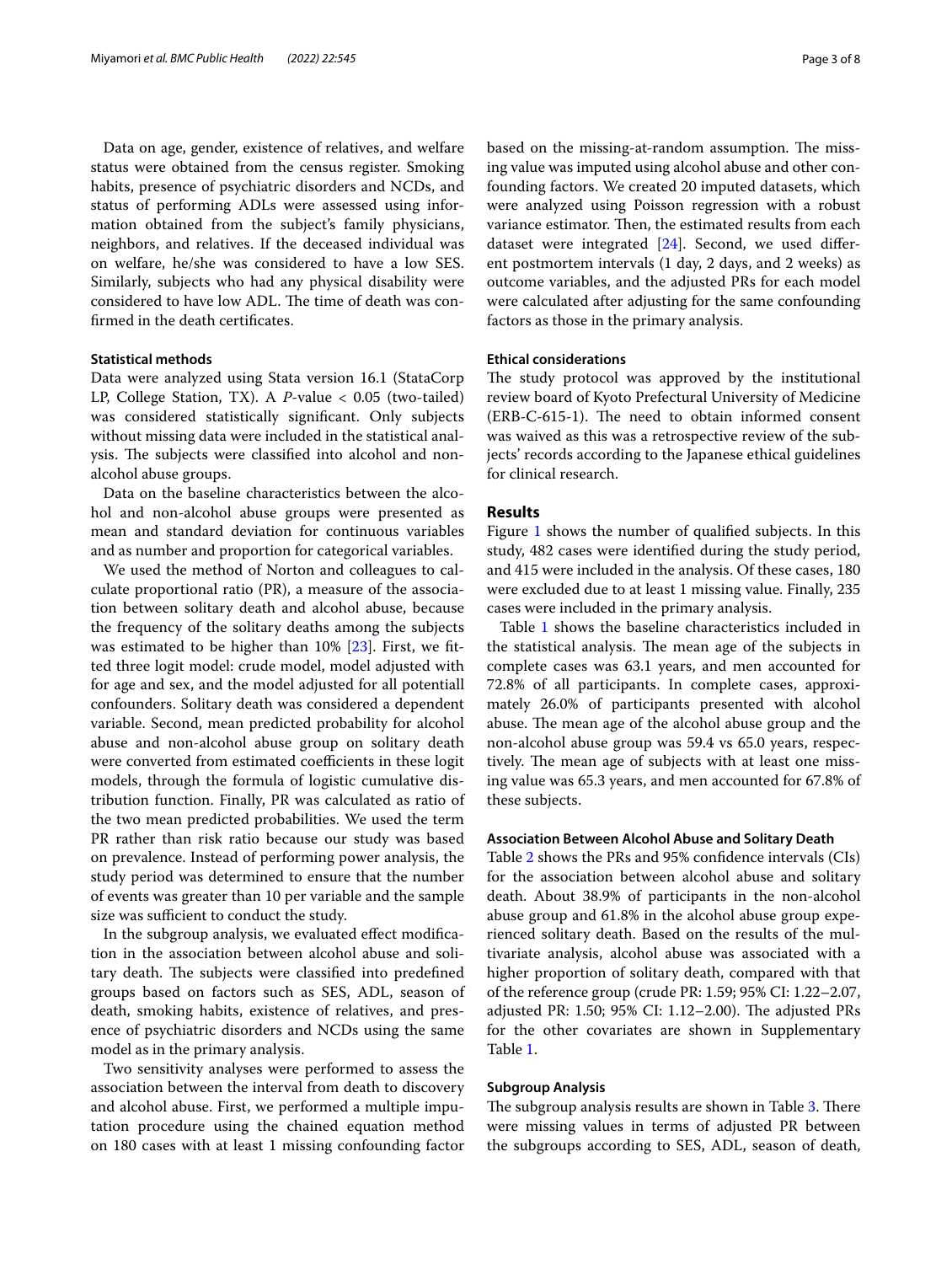

# <span id="page-3-1"></span><span id="page-3-0"></span>**Table 1** Baseline characteristics of the subjects

|                                | Total ( $N = 235$ ) | Non-alcohol abuse<br>$(n = 167, 74.0\%)$ | Alcohol abuse<br>$(n = 68, 26.0\%)$ |
|--------------------------------|---------------------|------------------------------------------|-------------------------------------|
|                                |                     |                                          |                                     |
| Age, mean (SD)                 | 63.4(15.1)          | 65.0 (16.2)                              | 59.4 (10.9)                         |
| Men, n (%)                     | 172 (73.2)          | 111(66.5)                                | 61(89.7)                            |
| Smoking habit, n (%)           | 101(43.0)           | 54 (32.3)                                | 47 (69.1)                           |
| Psychiatric diseases, n (%)    | 54 (23.0)           | 32 (19.2)                                | 22(32.3)                            |
| Any comorbidities, n (%)       | 159 (67.7)          | 114(68.2)                                | 45 (65.2)                           |
| Hypertension, n (%)            | 64 (27.2)           | 50 (29.9)                                | 14(20.6)                            |
| Diabetes, n (%)                | 33 (14.0)           | 24 (14.0)                                | 9(13.2)                             |
| Cardiovascular disease, n (%)  | 40 (17.0)           | 30 (18.0)                                | 10(14.7)                            |
| Cerebrovascular disease, n (%) | 14(5.9)             | 11(6.6)                                  | 3(4.4)                              |
| Kidney disease, n (%)          | 9(3.8)              | 8(4.8)                                   | 1(1.5)                              |
| Cancer, n (%)                  | 15(6.4)             | 11(6.6)                                  | 4(5.9)                              |
| Cognitive decline, n (%)       | 11(4.7)             | 10(6.0)                                  | 1(1.5)                              |
| Existence of relatives, n (%)  | 199 (84.7)          | 150 (85.6)                               | 57 (82.3)                           |
| Summer season, n (%)           | 62(26.4)            | 43 (24.6)                                | 21 (30.9)                           |
| Low ADL, $n$ $(\%)$            | 31 (13.2)           | 23 (13.8)                                | 8(11.8)                             |
| Low SES, $n$ $(\%)$            | 67(28.5)            | 35 (21.0)                                | 32 (47.0)                           |

*SD* standard deviation, *ADL* activities of daily living, *SES* socioeconomic status

smoking habit, presence of psychiatric disorders, and existence of relatives. The results were consistent with the main analysis in most subgroups except for the subgroup without relatives. The p-values for interaction were not signifcant between the alcohol abuse and each subgroup on solitary death. Supplementary Table [2](#page-6-20) shows

# the analyses results for the same subgroups by changing the cutoff of the outcome into 2 weeks.

## **Sensitivity Analysis**

Meanwhile, the sensitivity analysis using multiple imputations showed that the crude PR, age- and sex-adjusted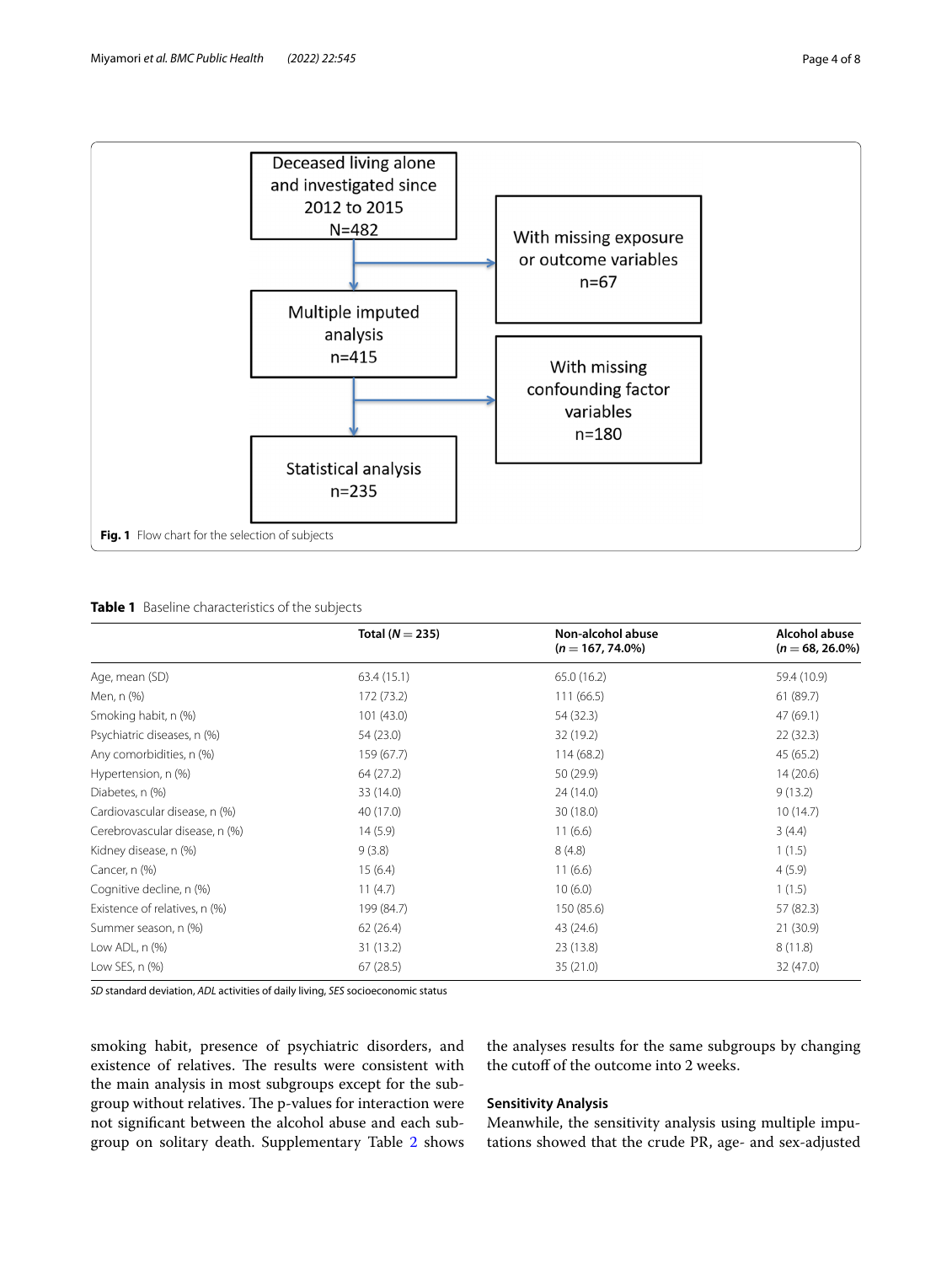<span id="page-4-0"></span>

| <b>Table 2</b> Association between alcohol abuse and the potential risk factors of solitary death for complete cases |  |
|----------------------------------------------------------------------------------------------------------------------|--|
|----------------------------------------------------------------------------------------------------------------------|--|

|                         | Solitary death, n (%) | Proportion ratio (95% CI) |                     |                     |
|-------------------------|-----------------------|---------------------------|---------------------|---------------------|
|                         |                       | Crude                     | Age, Sex, Adjusted  | Adjusted*           |
| Alcohol abuse           | 42/68 (61.8)          | $1.59(1.22 - 2.07)$       | $1.57(1.19 - 2.06)$ | $1.50(1.12 - 2.00)$ |
| Non-alcohol abuse (ref) | 65/167 (38.9)         | Ref                       | Ref                 | Ref                 |

*CI* confdence interval, *ref* reference; \*Adjusted for age, sex, socioeconomic status, smoking status, presence of psychiatric and noncommunicable diseases, existence of relatives, and activities of daily living

|                            | Alcohol abuse  |              | Non-alcohol abuse |              | Proportion ratio (95% CI) |                     | p-value for |
|----------------------------|----------------|--------------|-------------------|--------------|---------------------------|---------------------|-------------|
|                            | Solitary death | <b>Total</b> | Solitary death    | <b>Total</b> | Crude                     | Age Sex Adjusted    | interaction |
| <b>SES</b>                 |                |              |                   |              |                           |                     | 0.33        |
| Low                        | 22             | 32           | 21                | 35           | $1.15(0.80 - 1.63)$       | $1.25(0.86 - 1.83)$ |             |
| High                       | 20             | 36           | 44                | 132          | $1.67(1.14 - 2.43)$       | $1.60(1.09 - 2.35)$ |             |
| <b>ADL</b>                 |                |              |                   |              |                           |                     | 0.08        |
| Low                        | 6              | 8            | 5                 | 23           | $3.45(1.44 - 8.26)$       | 4.44 (2.40-8.21)    |             |
| High                       | 36             | 60           | 60                | 144          | 1.44 (1.09-1.91)          | $1.42(1.07 - 1.89)$ |             |
| Relatives                  |                |              |                   |              |                           |                     | 0.26        |
| Present                    | 35             | 56           | 52                | 143          | $1.72(1.28 - 2.31)$       | $1.67(1.23 - 2.27)$ |             |
| Absent                     | $\overline{7}$ | 12           | 13                | 24           | $1.08(0.59 - 1.97)$       | $0.98(0.48 - 2.00)$ |             |
| Death in the summer season |                |              |                   |              | 0.84                      |                     |             |
| Yes                        | 13             | 21           | 15                | 41           | $1.69(1.00 - 2.86)$       | $1.85(1.11 - 3.08)$ |             |
| <b>No</b>                  | 29             | 47           | 50                | 126          | $1.55(1.13 - 2.12)$       | $1.46(1.05 - 2.03)$ |             |
| Smoking                    |                |              |                   |              |                           |                     | 0.34        |
| Yes                        | 27             | 47           | 21                | 54           | $1.48(0.98 - 2.24)$       | 1.48 (0.99-2.24)    |             |
| No                         | 15             | 21           | 44                | 113          | 1.83 (1.29-2.62)          | $1.76(1.21 - 2.56)$ |             |
| Psychiatric diseases       |                |              |                   |              |                           |                     | 0.30        |
| Yes                        | 11             | 22           | 12                | 32           | $1.33(0.73 - 2.46)$       | 1.48 (0.78-2.80)    |             |
| <b>No</b>                  | 31             | 46           | 53                | 135          | $1.72(1.28 - 2.29)$       | $1.65(1.22 - 2.23)$ |             |
| <b>NCDs</b>                |                |              |                   |              |                           |                     | 0.80        |
| Yes                        | 29             | 45           | 46                | 114          | $1.60(1.17 - 2.18)$       | $1.56(1.12 - 2.16)$ |             |
| No                         | 13             | 23           | 19                | 53           | $1.58(0.95 - 2.62)$       | $1.56(0.93 - 2.60)$ |             |

<span id="page-4-1"></span>**Table 3** Crude and adjusted Proportional Ratios of alcohol abuse on solitary death among subgroups of each potential risk factor

*CI* confdence interval, *ADL* activities of daily living, *SES* socioeconomic status, *NCDs* noncommunicable diseases

PR, and adjusted PRs for all confounding factors were 1.40 (1.14–1.71), 1.32 (1.07–1.62), and 1.25 (1.00–1.56), respectively. No marked diferences from the main analysis were observed in the crude model and adjusted model using multiple imputations.

# **Discussion**

This cross-sectional study using the largest forensic database in Kyoto investigated the association between alcohol abuse and solitary death after adjusting for demographic, clinical, and social characteristics. In this study, alcohol abuse wasassociated with solitary death after controlling for potential confounding factors (adjusted PR 1.5, 95% CI; 1.12-2.00). Our results were robust both in the multiple imputation model and in the model adjusted for all potential confounding factors by changing the cut-off value of the outcome (Supplementary Table [3\)](#page-6-20).

This study first reported the association between alcohol abuse and solitary death among unexpected death cases. A previous study showed that older age and male sex were the risk factors of solitary death. However, these potential risk factors were widely distributed and not changeable, thus it is difficult to focus on the population with these factors as a target of intervention  $[5, 9]$  $[5, 9]$  $[5, 9]$  $[5, 9]$  $[5, 9]$ . Therefore, this study was conducted to evaluate whether alcohol abuse is associated with solitary death. The result of our study was consistent with that of a previous study showing that death from hepatic diseases was associated with solitary death [\[9](#page-6-8)]. Although the etiology of hepatic diseases was not evaluated in the previous study, alcohol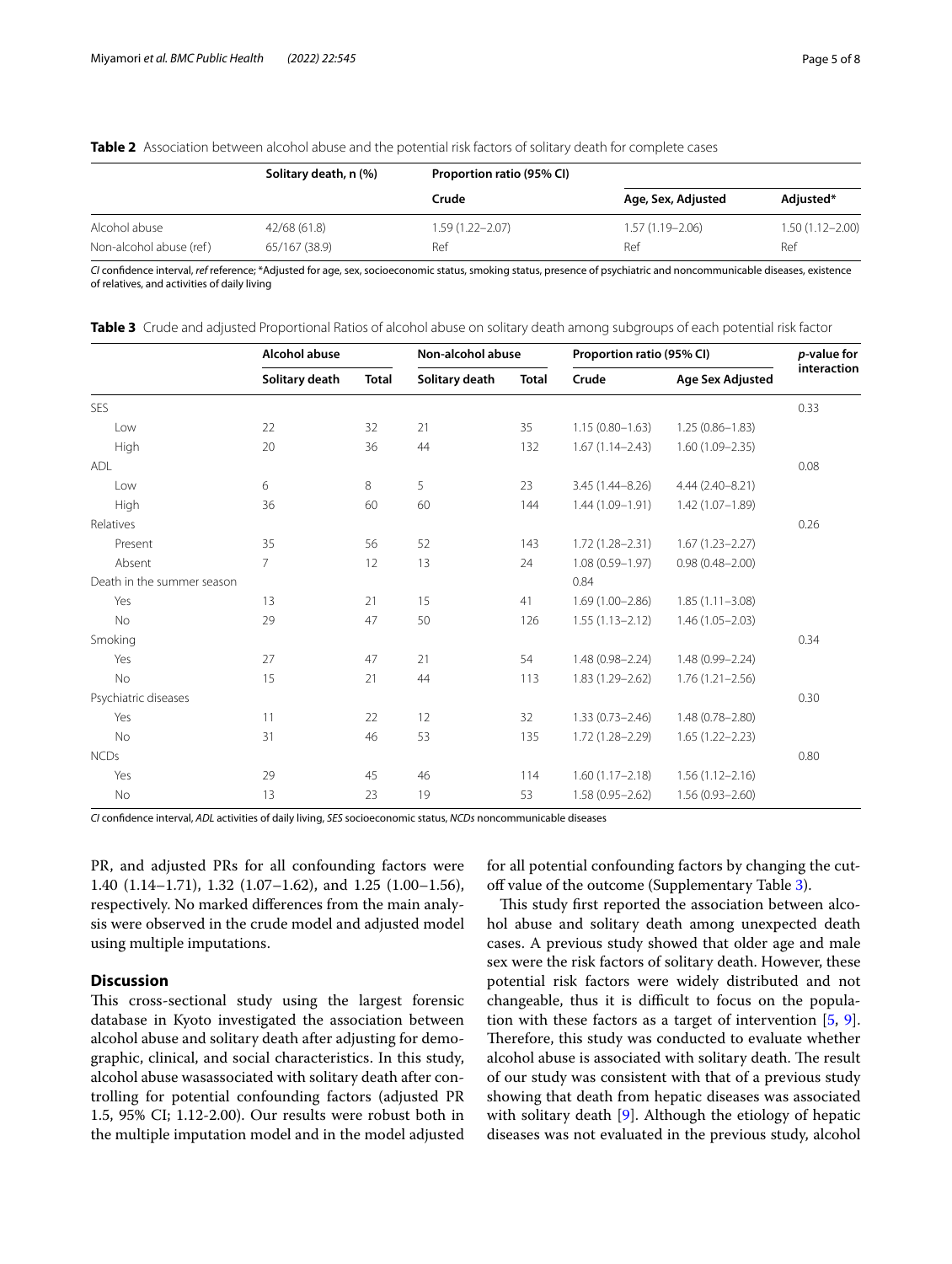abuse might associate with the increase of solitary death because alcoholic fatty liver diseases had a higher prevalence and lower survival rate than other etiologies of hepatic diseases [\[25](#page-6-21), [26\]](#page-6-22). In the multivariable adjusted model, other potential risk factors, such as low SES (adjusted PR 1.78, 95%CI 1.34-2.37) were also associated with the previous studies (Supplementary Table  $1$ ). These results suggested the importance of focusing on the presence of alcohol abuse in the risk assessment of solitary death.

Alcohol can be a signifcant risk factor for several medical conditions, from liver disease to cardiovascular diseases, infectious diseases, and malignancies [\[21\]](#page-6-16). In addition to the risk of excess mortality [\[15\]](#page-6-23), alcohol abuse was found to be associated with a longer postmortem interval. One possible explanation is that individuals who abuse alcohol might lose the opportunity to keep in touch with society, communicate with others, including staff in medical institutions, and develop subsequent poor health behaviors and outcomes. This hypothesis is supported by a previous study, which showed that individuals with alcohol abuse experience family conficts, withdraw from society, and present with psychological stress [[27](#page-6-24)]. Notably, socially isolated individuals have a lower stress tolerance, which leads them to hazardous alcohol consumption [[14](#page-6-10)[–16](#page-6-11)]. Consequently, alcohol abuse and social isolation may reinforce each other. This study provided information about the possible mechanisms underlying the efect of alcohol abuse that have contributed to solitary death, including poor health behaviors and social isolation.

The subgroup analysis showed subjects with alcohol abuse was associated with solitary death in the most of subgroup, except for the subgroup without relatives, in which the age-sex adjusted proportional ratio was 0.98  $(95\% \text{ CI}; 0.48-2.00)$ . There was no significant interaction between alcohol abuse status and each subgroup category on the risk of solitary death. These results show the consistency and the robustness of the association between alcohol abuse and solitary death.

This study had several strengths. That is, we used a population-based database in a relatively large city where data of unexpected death cases were collected via the unifed system. In this database, the subjects are not limited to patients from hospitals or registries for health checkups, which might minimize the potential source of selection bias. Since an isolated individual does not intend to respond to surveillance or interviews [\[28](#page-6-25)], nonresponse bias might have negatively infuenced the questionnaire survey. Moreover, it is challenging to include participants with alcohol abuse in a prospective study and evaluate risk factors. A previous study showed that only 25% of individuals with alcohol use seek help or treatment [\[29](#page-6-26)]. Therefore, patients who did not receive standard care

should be included in studies that assess the risk of solitary death.

This study also had several limitations that should be acknowledged. First, the diagnosis of alcohol abuse disorder might have caused misclassification bias. The diagnosis of this disorder is based on psychiatric consultations. Hence, alcohol abuse was considered an alternative indicator of an alcohol-associated behavior problem. However, alcohol consumption was challenging to estimate due to underreporting bias, particularly in the population with low SES  $[30-33]$  $[30-33]$ . In our study, alcohol abuse was confrmed by certifed emergency physicians and forensic physicians using the information obtained by an expert police officer. This might be more precise than a self-reported diagnosis, particularly in terms of estimating alcoholic consumption.

Second, this study might have been afected by selection bias. Subjects in our study did not include all the population at risk who lived alone and died at their own home in Kyoto. This procedure was performed according to the unique investigation system of unexpected death in Japan, where subjects with the unknown living situation were more likely to be investigated in the forensic department. Thus, the target population of this study does not include all those who live alone, and the limitations of generalizability can be taken into account. However, in our study, we considered the population who lived alone and died at home as a risk population, and the characteristics of participants between this study and the previous ones are similar. Third, this is a cross-sectional analysis; therefore, we cannot address the causality or directionality of these associations. Finally, there are still possible mediating factors and confounding factors, such as frequencies of communicating with others, community involvement, perception of social loneliness, and availability of social support  $[34, 35]$  $[34, 35]$  $[34, 35]$ . The risk factors of solitary death may be modulated by several pathways including interpersonal, demographic, and medical factors. Therefore, further prospective research which includes the above potential risk factors are necessary to evaluate the causal inference between alcohol abuse and solitary death.

# **Conclusions**

In summary, we calculated proportional ratios from a ftted logit model using a large forensic database in Kyoto, Japan, to evaluate the association between alcohol abuse and solitary death. Alcohol abuse was signifcantly correlated with solitary death after adjusting for potential confounders. Results were consistent across the subgroup analyses and two sensitivity analyses of the model with diferent cutofs of postmortem interval and the model with multiple imputations.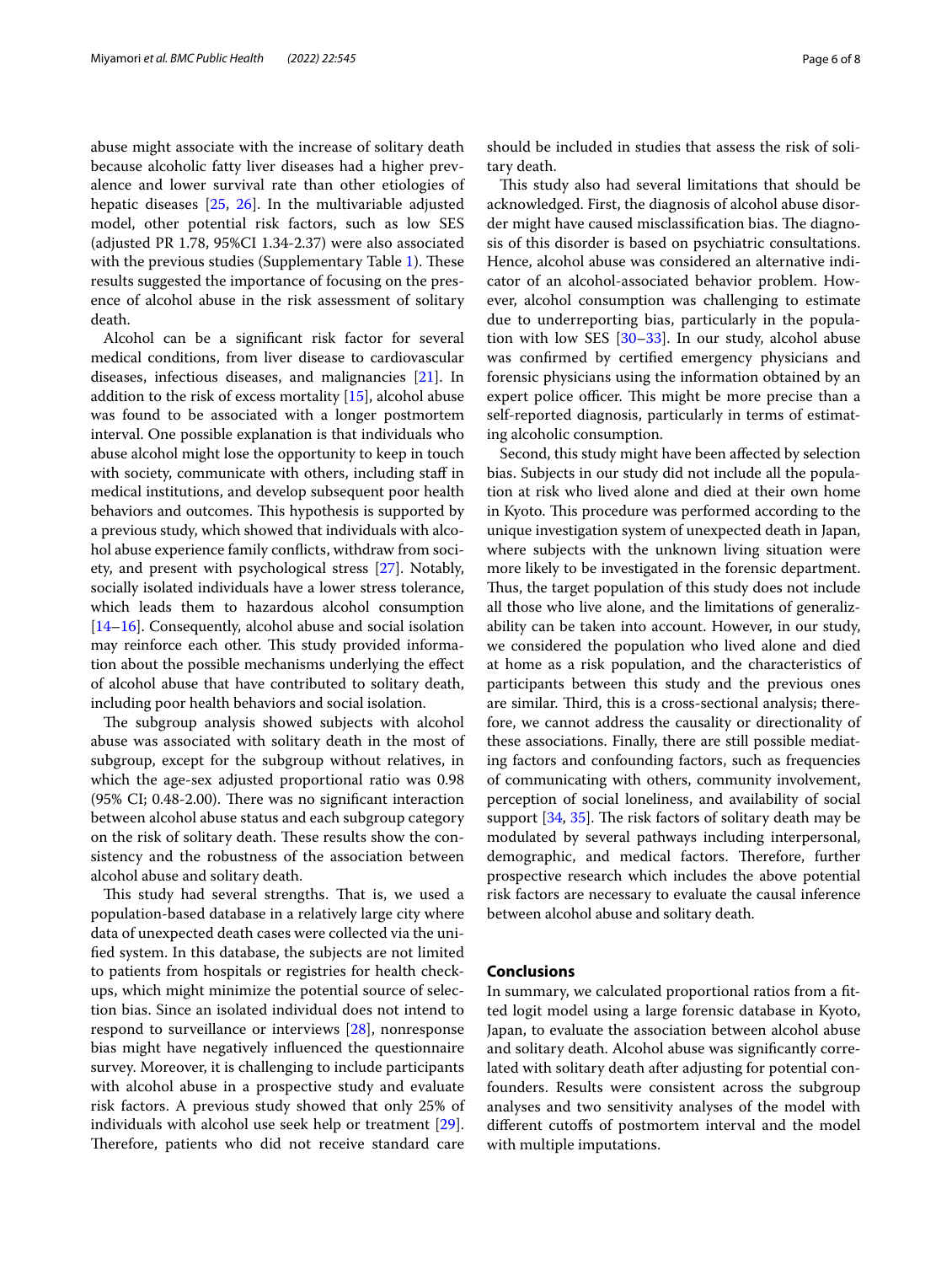#### **Abbreviations**

MHLW: Ministry of Health, Labour and Welfare; NCDs: Noncommunicable diseases; SES: Socioeconomic status; ADLs: Activities of daily living; PR: Proportional ratio; CIs: Confdence intervals; SD: Standard deviation.

# **Supplementary Information**

The online version contains supplementary material available at [https://doi.](https://doi.org/10.1186/s12889-022-12965-9) [org/10.1186/s12889-022-12965-9](https://doi.org/10.1186/s12889-022-12965-9).

<span id="page-6-20"></span>**Additional fle 1.**

# **Acknowledgement**

Not applicable.

# **Authors' contributions**

The authors confrm contribution to the paper as follows: study conception and design: D.M., T.K., and Y.Y.; project supervision: Y.Y.; data acquisition: N.I, D.M., and H.I; analysis and interpretation of results: D.M., T.K., Y. O, and Y.Y. draft manuscript preparation: D.M., T.K., and Y.Y. All authors reviewed the results and approved the fnal version of the manuscript.

#### **Funding**

Not applicable.

#### **Availability of data and materials**

The datasets generated and analyzed during the current study are not publicly available due to legal reasons but are available from the corresponding author, DM on reasonable request.

#### **Declarations**

#### **Ethics approval and consent to participate**

The study was conducted according to the guidelines of the Declaration of Helsinki. The study protocol was approved and the need to obtain informed consent from each subject was waived by the Medical Ethics Review Committee of Kyoto Prefectural University of Medicine (ERB-C-615-1) as this was a retrospective review of the subjects' records according to the Ethical Guidelines for Medical and Health Research Involving Human Subjects in Japan.

### **Consent for publication**

Not applicable.

#### **Competing interests**

The authors declare that they have no competing interests.

#### **Author details**

<sup>1</sup>General Internal Medicine, Hiroshima University Hospital, Hiroshima, Japan. <sup>2</sup> Department of Forensic Medicine, Graduate School of Medical Science, Kyoto Prefectural University of Medicine, Kyoto, Japan. <sup>3</sup> Department of Healthcare Epidemiology, School of Public Health in the Graduate School of Medicine, Kyoto University, Kyoto, Japan.

# Received: 5 November 2021 Accepted: 10 March 2022

#### **References**

- <span id="page-6-0"></span>Kaneko R, Futoshi I. The prediciton of demographic change in Japan. In.: National Institute of Population and Social Security Reserch. 2011.
- <span id="page-6-1"></span>2. Toru Suzuki YK. Ryo Oizumi, Keita Suga, Shiro Koike, Kenji Kamada: Future Estimation of Japanese Households. J Population Probl. 2018;74(1):76–86.
- <span id="page-6-2"></span>3. 2017 Annual Report of Aging Society, [[https://www8.cao.go.jp/kourei/](https://www8.cao.go.jp/kourei/whitepaper/w-2017/html/zenbun/s1_2_1.html) [whitepaper/w-2017/html/zenbun/s1\\_2\\_1.html](https://www8.cao.go.jp/kourei/whitepaper/w-2017/html/zenbun/s1_2_1.html)]
- <span id="page-6-3"></span>4. Haruko N. A Study on the Death of Isolated Elderly People. Faculty Social Welfare, Hanazono Univ. 2009;17:75–92.
- <span id="page-6-4"></span>5. Ito T, Tamiya N, Takahashi H, Yamazaki K, Yamamoto H, Sakano S, et al. Factors that prolong the 'postmortem interval until finding' (PMI-f) among
- <span id="page-6-5"></span>6. Toyama S, Poudyal H. Prevalence of kodokushi (solitary deaths) in the Tokyo metropolitan area. SN Social Sci. 2021;1(7):1–15.
- <span id="page-6-6"></span>7. Inai M. Promotion meeting to build a safe community for solitude elderly. In.: Ministry of Health, Labor and Welfare. 2008.
- <span id="page-6-7"></span>8. Ministry of Health Labour and Welfare, Prevention strategies for solitary death [[https://www.mhlw.go.jp/stf/seisakunitsuite/bunya/0000034189.](https://www.mhlw.go.jp/stf/seisakunitsuite/bunya/0000034189.html) [html\]](https://www.mhlw.go.jp/stf/seisakunitsuite/bunya/0000034189.html) accessed at 2021/1/24, in Japanese.
- <span id="page-6-8"></span>9. Kakiuchi Y, Nagao R, Ochiai E, Kakimoto Y, Osawa M. A descriptive study of solitary death in Yokohama City. In: Environ Health Prev Med. Volume 24, edn. 2019.
- 10. Kanawaku M. The statistics of solitary death in medical examiner, Tokyo. In.: Tokyo Medical Examiner.; 2010.
- 11. Shibukawa N. Building support system for eldearly who have high risk of solitary death; Tendency of 147 cases in Setagaya-Ku, Tokyo, Japan. In.: Setagaya policy reserach institute. 2012.
- 12. Aoki T, Yamamoto Y, Ikenoue T, Urushibara-Miyachi Y, Kise M, Fujinuma Y, et al. Social Isolation and Patient Experience in Older Adults. Ann Family Med. 2018;16(5):393–8.
- <span id="page-6-9"></span>13. Nicholson NR. A review of social isolation: an important but underassessed condition in older adults. J Prim Prev. 2012;33(2-3):137–52.
- <span id="page-6-10"></span>14. Murphy A, Roberts B, Kenward MG, De Stavola BL, Stickley A, McKee M. Using multi-level data to estimate the efect of social capital on hazardous alcohol consumption in the former Soviet Union. Eur J Public Health. 2014;24(4):572–7.
- <span id="page-6-23"></span>15. John U, Rumpf HJ, Bischof G, Hapke U, Hanke M, Meyer C. Excess mortality of alcohol-dependent individuals after 14 years and mortality predictors based on treatment participation and severity of alcohol dependence. Alcohol Clin Exp Res. 2013;37(1):156–63.
- <span id="page-6-11"></span>16. Hajek A, Bock JO, Weyerer S, Konig HH. Correlates of alcohol consumption among Germans in the second half of life. Results of a population-based observational study. BMC Geriat. 2017;17(1):207.
- <span id="page-6-12"></span>17. Osaki Y, Kinjo A, Higuchi S, Matsumoto H, Yuzuriha T, Horie Y, et al. Prevalence and Trends in Alcohol Dependence and Alcohol Use Disorders in Japanese Adults; Results from Periodical Nationwide Surveys. Alcohol Alcohol. 2016;51(4):465–73.
- <span id="page-6-13"></span>18. Higuchi S, Matsushita S, Maesato H, Osaki Y. Japan: alcohol today. Addiction. 2007;102(12):1849–62.
- <span id="page-6-14"></span>19. A Basic Direction for Comprehensive Implementation of National Health Promotion [\[https://www.mhlw.go.jp/fle/06-Seisakujouhou-10900000-](https://www.mhlw.go.jp/file/06-Seisakujouhou-10900000-Kenkoukyoku/0000047330.pdf) [Kenkoukyoku/0000047330.pdf\]](https://www.mhlw.go.jp/file/06-Seisakujouhou-10900000-Kenkoukyoku/0000047330.pdf) accessed at 2021/1/10, in Japanese.
- <span id="page-6-15"></span>20. Fiellin DA, Reid MC, O'Connor PG. Screening for alcohol problems in primary care: a systematic review. Arch Int Med. 2000;160(13):1977–89.
- <span id="page-6-16"></span>21. Edelman EJ, Fiellin DA. The Clinic. Alcohol Use. Ann Int Med. 2016;164(1):Itc1–16.
- <span id="page-6-17"></span>22. Ikegaya H. Criminology: Update forensics for deaths in Japan. Nature. 2014;507(7492):306.
- <span id="page-6-18"></span>23. Norton EC, Miller MM, Kleinman LC. Computing adjusted risk ratios and risk diferences in Stata. Stata J. 2013;13(3):492–509.
- <span id="page-6-19"></span>24. Cummings P. Methods for estimating adjusted risk ratios. Stata J. 2009;9(2):175–96.
- <span id="page-6-21"></span>25. Pimpin L, Cortez-Pinto H, Negro F, Corbould E, Lazarus JV, Webber L, et al. Burden of liver disease in Europe: Epidemiology and analysis of risk factors to identify prevention policies. J Hepatol. 2018;69(3):718–35.
- <span id="page-6-22"></span>26. Hafidadottir S, Jonasson JG, Norland H, Einarsdottir SO, Kleiner DE, Lund SH, et al. Long-term follow-up and liver-related death rate in patients with non-alcoholic and alcoholic related fatty liver disease. BMC Gastroenterol. 2014;14:166.
- <span id="page-6-24"></span>27. Fergusson DM, Boden JM, Horwood LJ. Tests of causal links between alcohol abuse or dependence and major depression. Arch Gen Psychiat. 2009;66(3):260–6.
- <span id="page-6-25"></span>28. Coste J, Quinquis L, Audureau E, Pouchot J. Non response, incomplete and inconsistent responses to self-administered health-related quality of life measures in the general population: patterns, determinants and impact on the validity of estimates - a population-based study in France using the MOS SF-36. Health Qual Life Outcomes. 2013;11:44.
- <span id="page-6-26"></span>29. Dawson DA, Grant BF, Stinson FS, Chou PS. Estimating the effect of helpseeking on achieving recovery from alcohol dependence. Addiction. 2006;101(6):824–34.